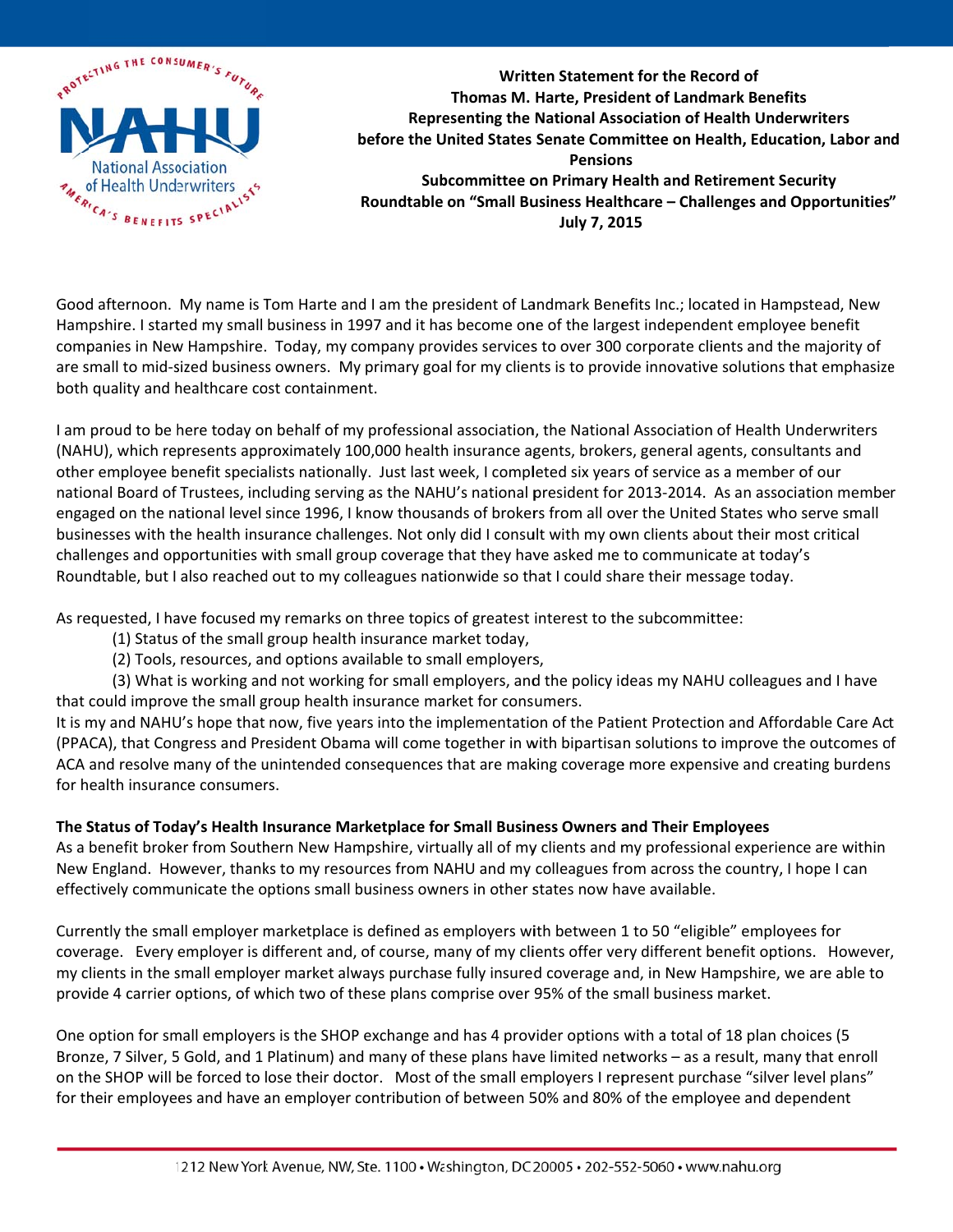

premium. In New Hampshire, our typical health plan design provides a \$3,000 deductible with office copays of \$25 for primary care and \$50 for specialist and a prescription benefit of varying out of pocket expense depending on the tier (generic, preferred brand, and brand name).

For the types of plans that I described, the total monthly premium for our clients will vary considerably. In recent health plan renewals, our small employer clients have been faced with renewals of as high as 46.60% with monthly premiums for a single employee as high as \$726 and \$2,168 for a family.

| Client Location     | Enrolled | Deductible | Renewal Single | Renewal Family     | Rate Adj. |
|---------------------|----------|------------|----------------|--------------------|-----------|
| Merrimack, NH (9.1) | 51       | \$3,000/   | \$601 to \$688 | \$1,835 to \$2,099 | 23.32%    |
|                     |          | \$4,000    | (tiered)       |                    |           |
| Wrentham, MA (7.1)  | 8        | \$500      | \$760          | \$2,168            | 7.95%     |
| Salem, NH (7.1)     | 5        | \$2,000    | \$297 to \$573 | none               | 3.46%     |
|                     |          |            | (list bill)    |                    |           |
| Lawrence, MA (7.1)  | 36       | \$1,500    | \$550          | \$1,569            | 12.45%    |
| Berwick, ME (8.1)   | 3        | \$2,500    | \$931          | \$2,795            | 21.66%    |
| Bedford, NH (6.1)   | 29       | \$4,000    | \$778          | \$2,296            | 46.60%    |
| Derry, NH (6.1)     | 38       | \$3,000    | \$585          | \$1,781            | 10.84%    |
| Chelsea, MA (5.1)   | 2        | \$2,000    | \$639 to \$726 | \$1,823 to \$2,070 | 11.92%    |
| Derry, NH (6.1)     | 81       | \$4,000    | \$540          | \$1,756            | 19.50%    |

An unintended consequence of the ACA, with exception of certain State statutes (e.g. Massachusetts) or the allowed "Grandmother" transaction, which varies by State, is that carriers are often not able to present small employers with a "composite rate" for health plan premiums. As a result, the small employer now has to adjust for the fact that every single employee and dependent has a separate and varying monthly health insurance coverage premium based on their age.

Additionally, small employers are now challenged with economic impact with the hiring of new employees and the significant variance of health insurance premiums of one employee versus another. By example, if my company elected to have a "NON-Grandmothered" plan for our health plan, the rate differential for one employee to another would be as high as a 300% and thousands of dollars in additional expense.

| Single, Age 25               | Single, Age 60               | Annual Difference        | Increase |
|------------------------------|------------------------------|--------------------------|----------|
| \$385.57                     | \$1,046.44                   | \$7,930.44               | 273%     |
|                              |                              |                          |          |
| Family, Age 30, 30, 6, and 4 | Family, Age 55,55,24, and 23 | <b>Annual Difference</b> | Increase |
| S <sub>1</sub> .364.92       | S <sub>2.490.75</sub>        | \$24,768.26              | 183%     |

While the pricing of coverage varies significantly by State, or even within geographic areas of particular States, my NAHU colleagues indicate that the plan design options and available carrier choices are becoming more and more limited. State-by-State pricing varies not only due to medical care cost variations by state and region but also because health reform implementation has varied by State. Some States still allow small groups to maintain plans that do not include all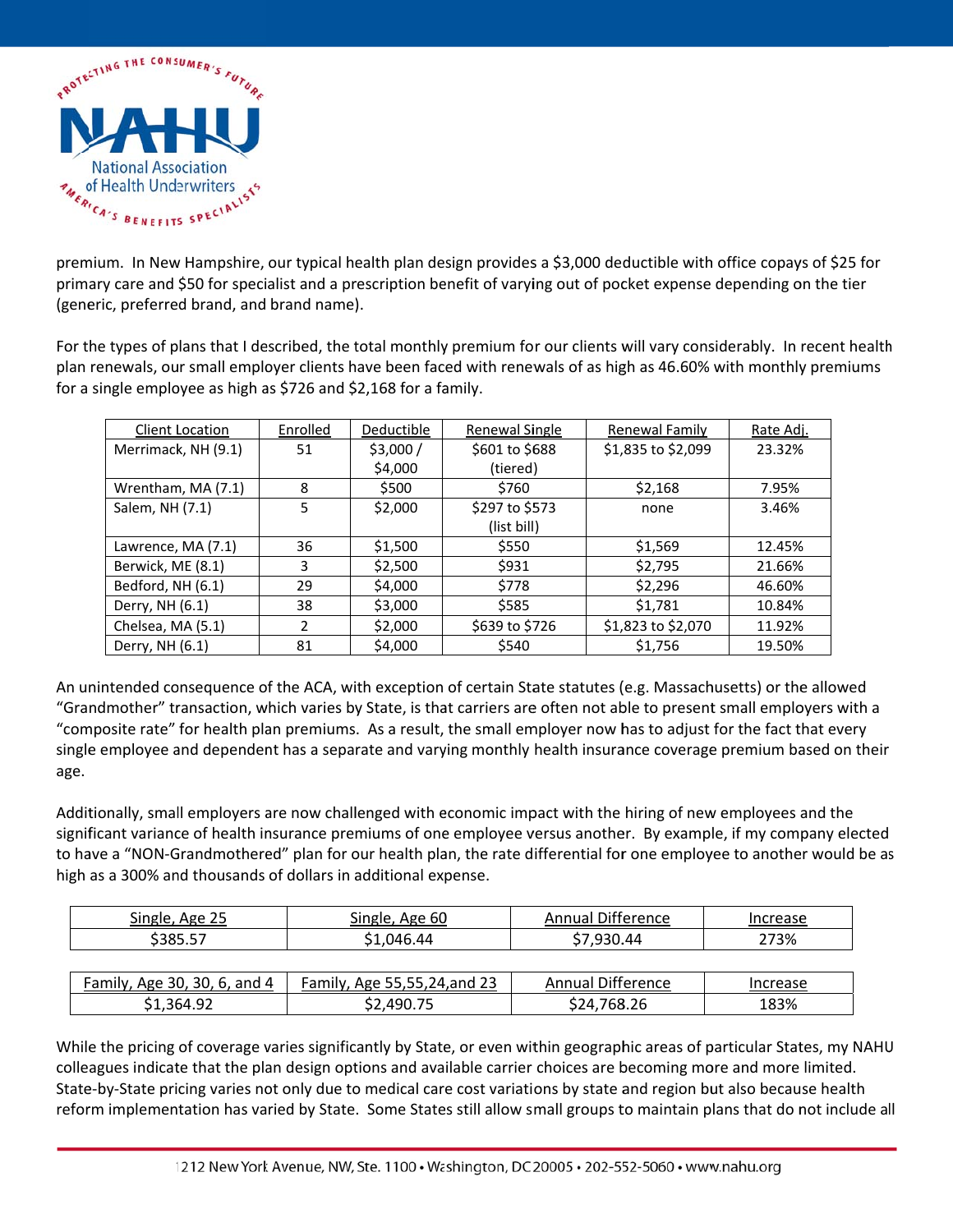

of the ACA reforms and related costs via "grandmothered" plans. Other States have essentially required small employers to drop the coverage they had before and purchase plans that include all of the ACA-related changes and their associated costs by phasing out or never allowing "grandmothering." When employers in the states with widespread "grandmothering" are eventually forced to shift to post-ACA plan designs, then their rate increases will be significant.

The marketplace I just described is the small group market as it exists right now. Today, employers with more than 51 employees have significantly different coverage options available to them as they are considered "large groups" for health coverage purposes. These employers are not bound by the age rating or composite rating restrictions we see in today's small group market and their benefit design options and associated price points are much more flexible than in the small group market. Some will elect to self-fund, that is to pay their own claims, but most prefer the security of a fully insured health plan. These employers also have more benefit from the implementation of meaningful wellness programs and the incorporation of innovative and cost-saving benefit designs. Although the rates vary widely for employers in this market, those employers that have a deliberate focus on having an impact on the health plan utilization will generally have lower premiums compared to employers that do not. As the employee benefit broker for these companies; we have deployed nutrition, exercise, and health challenge programs that have allowed for the sustainability of premiums for many corporations. With a migration to the small group market, the benefit these employers receive today with reduced premiums will be lost.

My colleagues and I are very concerned about the planned expansion of the small group market in 2016 to employers with 100 employees or less. We anticipate this expansion will result in clients of 51 to 100 employees receiving significant premium increases in 2016. Furthermore, these clients will not be able to keep the plan OR the plan options they have today and, in some cases, their current health plan may not serve the small group market. They will also have to adapt their plans to the "metal plan" design options, which means that their covered services may change and be forced to either reduce benefit offerings or increase them to meet the actuarial values tied to the metal plans.

For example, an employer with a plan actuarial value today of 76% would have to either reduce coverage to a 70% silver plan or raise it to an 80% gold in 2016. As you would expect, there are coverage and cost consequences to either option. These employers will have to follow the age rating requirements and will lose the ability to receive a true composite rate in most circumstances, so their pricing for employee premium cost-sharing will need to change dramatically. Furthermore, by forcing these employers into the small group market they will lose some of their flexibility to create meaningful wellness, cost-containment, and quality components within their plan offerings. Finally, this employer segment will have to follow the employer mandate in 2016, meaning that these smaller but vibrant companies that drive local economies will be the only group of employers subject to both the employer responsibility and reporting requirements and all of the small group reform requirements and associated costs. These are significant changes in a market that is exceptionally price sensitive and least able to effectively manage the new compliance requirements.

## **Tools and Options for Small Employers**

The most important tool for any employer has in the management of their health plan is health insurance agent or broker. That's why nationwide more than 90 percent of small businesses rely on brokers and, according to a Society for Human Resources Management (SHRM), 78 percent look to their broker as their number one source of health reform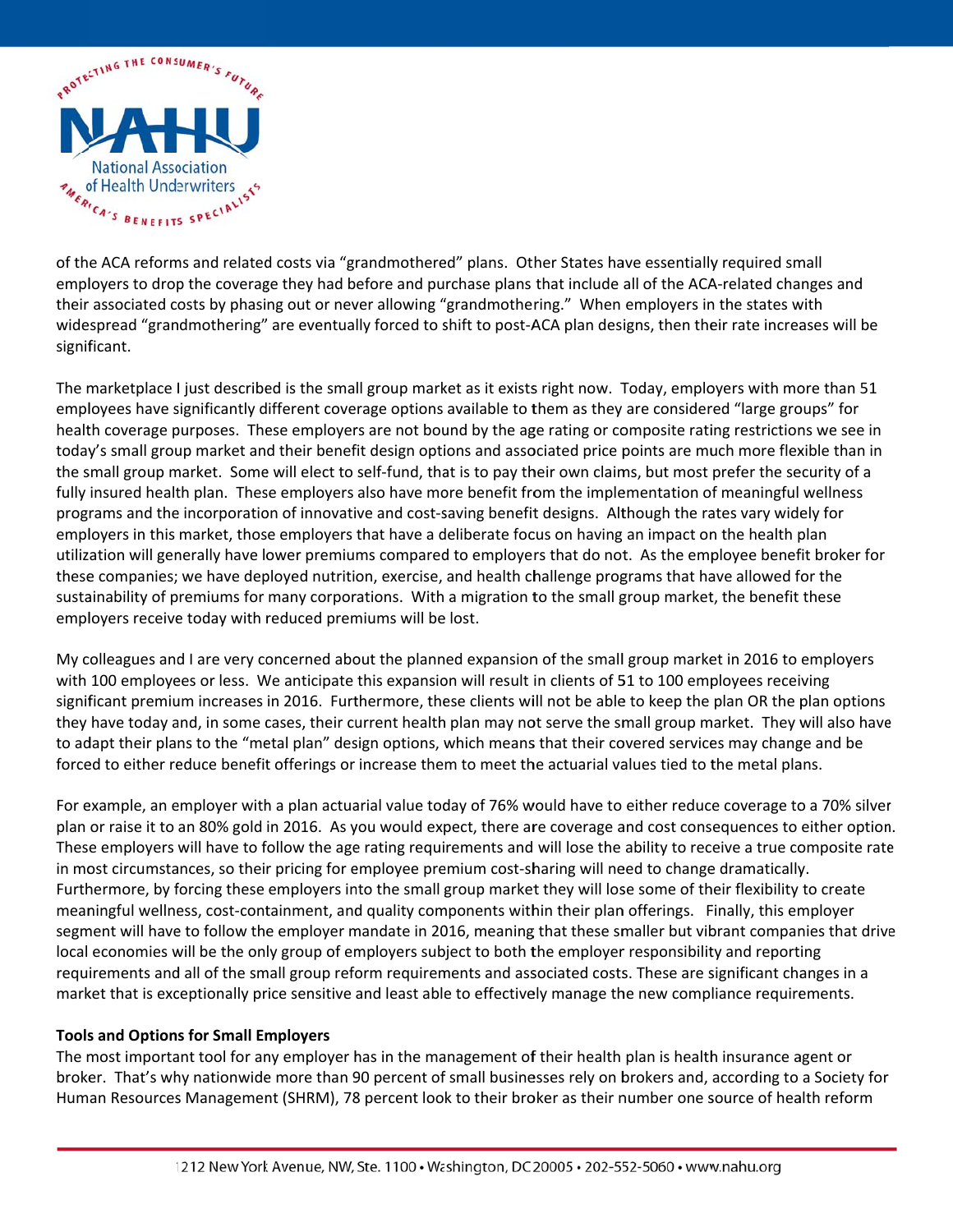

information. Agents and brokers support their small business clients in choosing and making the most of coverage options by providing assistance, trusted advice and service. Some of services that I and my colleagues provide for our small employer clients include:

- $\bullet$ Comprehensive wellness programming to improve the health and wellness of the employees and their dependents
- Deploy health care cost transparency tools to educate the employees of the wide variance of cost between  $\bullet$ health care providers
- Assist employers with the management to the increased complexity of compliance
- Manage enrollments, terminations, and COBRA process
- Negotiate renewal rates and identify items that should be considered by carriers when determining renewal premiums (i.e. turnover of personnel, addition of new hires, etc.)
- Recommend healthcare financing options best suited for the client (i.e. fully-insured, self-funded, health  $\bullet$ reimbursement arrangements, flexible spending accounts, health savings accounts)
- Provide online and written communication for plan administration  $\bullet$
- Advise about new and pending legislation, new plan designs, and premium changes
- Assist clients with claim issues and advocate on their behalf
- Analyze the performance of the medical plan and identify key areas of utilization
- Assist clients with requests to doctors and hospitals to improve health care outcomes
- Assist employee family members with the selection of coverage
- Meet with employers/employees to explain benefits, plan designs, and optional coverage
- Assist the employer in selecting the appropriate plan(s) that best meets the employer and employee objectives and goals
- Assist employers with billing issues
- Provide or assist with employee websites to facilitate access to plan information
- Research and advise on financial viability, credibility, and value of various insurance companies and plan  $\bullet$ offerings

Employers of every size rely heavily on agents and brokers for advice and assistance. The health insurance marketplace has become so complicated with changes in legislation, plan design and benefit offerings that my colleagues have become an invaluable resource. Whether the large pizza chain in Boston, the colleges we represent in New Hampshire, the manufacturing facility in Nashua, or the construction company in Maine - employers don't have the resources or expertise to take this task on by themselves.

## **Small Group Market Policy Recommendations**

We all have a stake in a having a functioning, viable health insurance marketplace for small employers. While the ACA has brought many changes and market resources to consumers and employers, I am concerned about policies threatening the small group's viability that could lead to its erosion. The membership of the National Association of Health Underwriters feel that the following policy changes would have a significant impact on improving the cost and coverage options available today for our nation's small employers and their employees:

> $\bullet$ Passage of the bipartisan S. 1661 to remove agent and broker commissions from the medical loss ratio calculation in the small and individual health insurance markets, to ensure small business access to